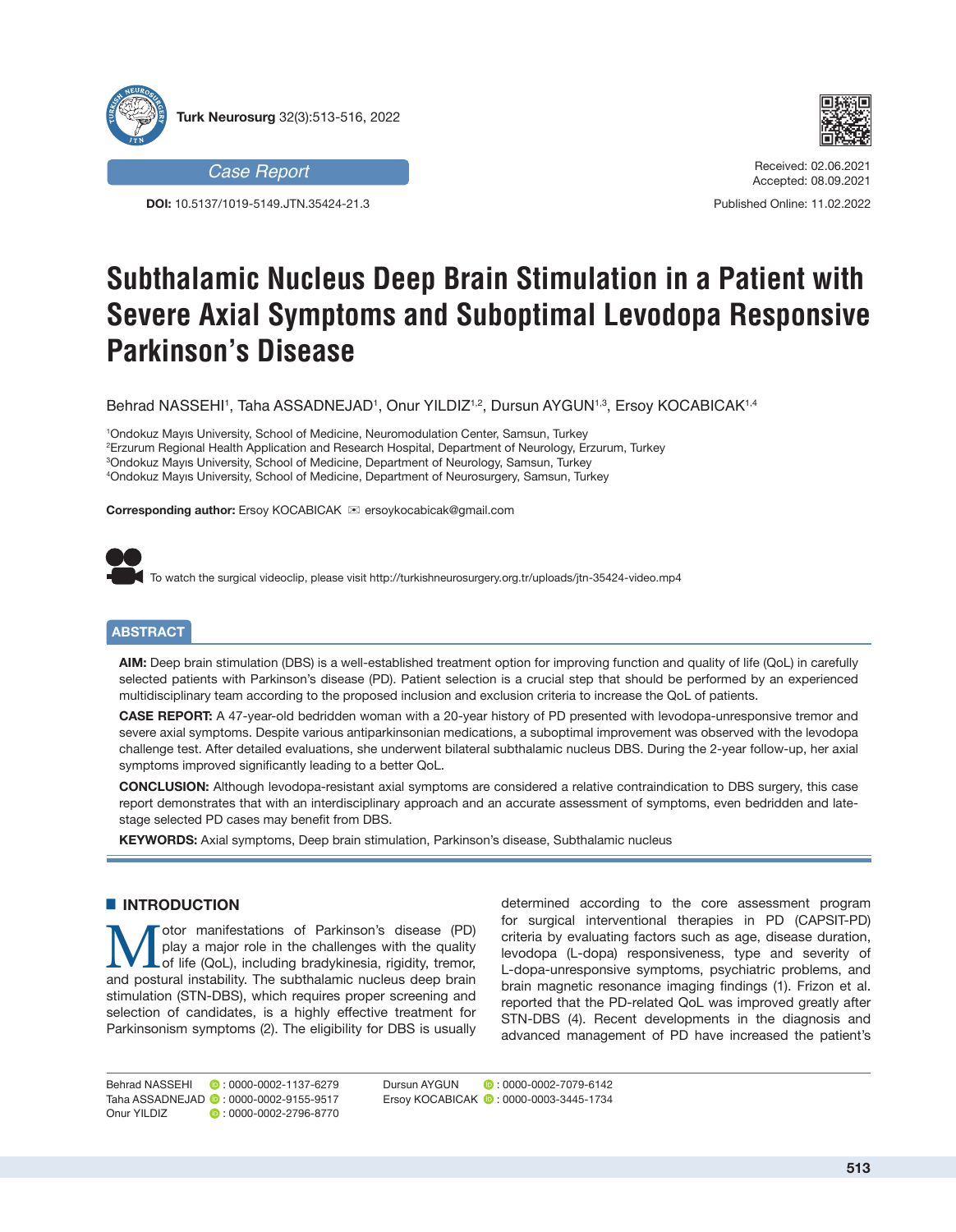life expectancy almost similar to that of healthy individuals (12,13). Therefore, QoL improvement is a significant part of therapeutic plans.

Herein, we present a tremor-dominant patient with L-doparesistant axial symptoms who benefited from bilateral STN-DBS and whose life was changed from a bedridden to an independent one.

# █ **CASE REPORT**

A 47-year-old woman with a 20-year history of young-onset PD with L-dopa-resistant severe tremor, worsening axial symptoms, and motor fluctuations presented to our center for DBS evaluation. Her initial sign was jaw tremor, which over time spread to the left and then right extremities during resting, along with bradykinesia and rigidity. She also developed axial symptoms such as gait difficulties and stooped posture. Postural instability and falls began unexpectedly in a few months and gradually increased to an extent that made her bedridden. This significantly reduced her QoL, as she was dependent on assistance for all activities during the last 4 years. Furthermore, her body mass index (BMI) reduced to 17.6 kg/m<sup>2</sup> , due to extreme weight loss during the late disease stage. After primary evaluations, she was referred to our clinic for further investigations. Additional tests and investigations were performed to rule out secondary causes. The results were unremarkable, and she was diagnosed with idiopathic PD. She had no family history for PD. Her unified Parkinson's disease rating scale (UPDRS)-III motor score, "off/on" medication, was 111/94 prior to DBS. She demonstrated a suboptimal improvement in UPDRS-III with the suprathreshold dose of dopaminergic medication. Trials and combinations of various antiparkinsonian medications such as L-dopa/ carbidopa, entacapone, amantadine, rasagiline, biperiden, and apomorphine with the maximum L-dopa equivalent daily dose (LEDD) of 1500 mg failed to improve symptoms (Table I). Our interdisciplinary DBS team consisting of a neurosurgeon, movement disorder specialist, neuroradiologist, psychiatrist, and neuropsychologist deemed this patient suitable for STN-DBS for idiopathic PD due to severe tremor despite resistant axial symptoms.

#### **Table I:** Pre-Operative Test Results

|                   | <b>Pre-operation</b> |  |  |
|-------------------|----------------------|--|--|
| UPDRS-III Med-Off | 111                  |  |  |
| UPDRS-III Med-On  | 94                   |  |  |
| <b>PDQ 39</b>     | 130                  |  |  |
| $LEDD$ (mg)       | 1500                 |  |  |
| <b>MMSE</b>       | 26                   |  |  |
| BMI               | 17.6                 |  |  |

*Med: Medication, UPDRS: Unified Parkinson's Disease Rating Scale, PDQ-39: Parkinson's Disease Questionnaire, LEDD: L-dopa Equivalent Daily Dose, MMSE: Mini-Mental State Exam, BMI: Body Mass Index.*

After thorough discussions with the patient, detailing the associated risks, potential benefits, side effects, and complications of bilateral STN-DBS, the patient asked to proceed with surgery. The patient and her family provided their signed consent to surgery. The patient underwent bilateral STN-DBS surgery under local anesthesia with microelectrode recording and test stimulation. The detailed surgical procedure can be viewed from our previous publication (7).

After 1 week of post-operative follow-up, the patient was discharged without any complications. At 1 month after the surgery, the patient was admitted for initial adjustment of stimulation parameters. The stimulation parameters were also optimized in the  $3<sup>rd</sup>$  and  $24<sup>th</sup>$  months postoperatively. according to the patient's complaints and side effects of stimulation. Bilateral STN-DBS significantly improved her symptoms; in particular, her axial symptoms improved to the point that she was able to walk unassisted for the first time in years. Postoperatively, her on-medication/off-stimulation UPDRS-III score was 82 at the  $3<sup>rd</sup>$  month compared with the on-medication/on-stimulation score of 44 and 42 in 3<sup>rd</sup> and 24<sup>th</sup> month, respectively. At the patient's request, the on-medication/off-stimulation test was not conducted at 24<sup>th</sup> month postoperatively. However, mild tremor and rigidity of left extremities persisted. Surgery had a noticeable effect on the patient's QoL, and a significant improvement was observed in the Parkinson's disease questionnaire (PDQ-39). Additionally, the LEDD reduction rate was 55% at the 3<sup>rd</sup> month and 50% at 24<sup>th</sup> month follow-up visit, compared with baseline. The UPDRS scores and stimulation parameters are summarized in Table II.

### █ **DISCUSSION**

The emergence of axial symptoms, such as freezing of gait, postural instability, and postural anomalies, consequent to the progression of PD reduces the survival and QoL and significantly contributes to disability due to diminished mobility, loss of independence, and repeated falls. The knowledge about the effect of STN-DBS on axial symptoms is still controversial (1,8). However, patient age and L-dopa response to axial symptoms are predictors of DBS outcomes (3,9). Although the mechanism of STN-DBS on axial symptoms may remain unclear in the literature, the effects of STN-DBS on other appendicular motor manifestations can help improve axial features indirectly as well (5). Although studies have suggested that low-frequency STN stimulation is a better option for improving axial symptoms (3,6), the finding that our patient's axial symptoms improved with high-frequency stimulation supports the hypothesis that improvement in severe tremor could have been an underlying cause of the gait improvement. The lack of multifactorial gait analysis system to track gait movements and posture was a limitation in this case. Such a system could have helped in measuring parameters to assess the direct effect of subthalamic stimulation on gait and postural instability.

By contrast, the L-dopa challenge test (LCT) with a minimum improvement of 30% is a key tool for proper patient selection and the possibility of improvement after DBS (11).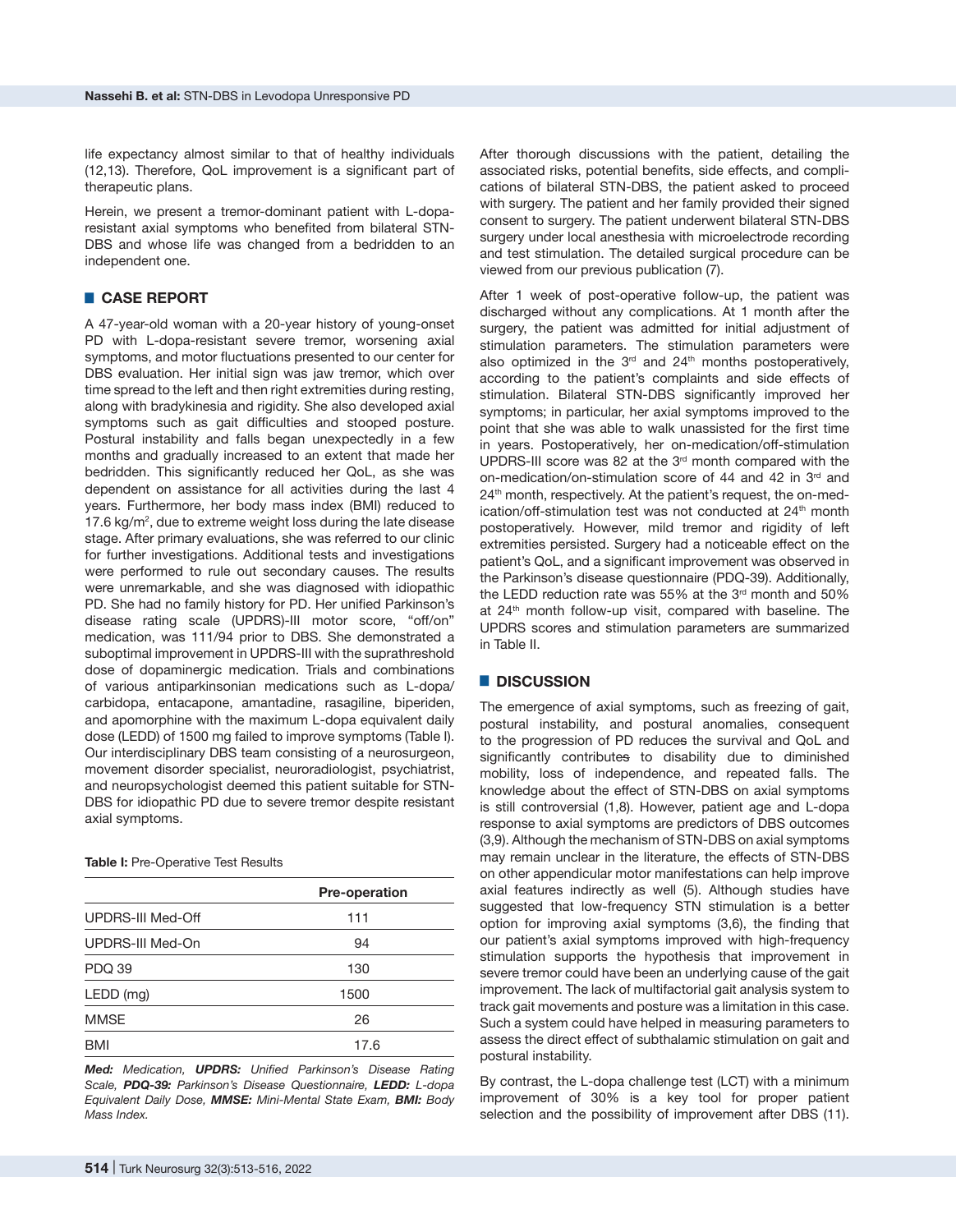Table II: Postoperative 3<sup>rd</sup>-month and 24<sup>th</sup>-month Stimulation Settings and Test Results

|                              | Post-operative 3rd month |                 | Post-operative 24 <sup>th</sup> month |                 |
|------------------------------|--------------------------|-----------------|---------------------------------------|-----------------|
|                              | <b>Right STN</b>         | <b>Left STN</b> | <b>Right STN</b>                      | <b>Left STN</b> |
| Frequency (Hz)               | 130                      | 130             | 110                                   | 110             |
| Pulse Width $(\mu s)$        | 100                      | 60              | 110                                   | 90              |
| Amplitude (mA)               | 3.1                      | 2.3             | 4.5                                   | 3.6             |
| Stim On / Med-On - UPDRS-III | 44                       |                 | 42                                    |                 |
| <b>PDQ 39</b>                | 50                       |                 | 52                                    |                 |
| LEDD (mg)                    | 665                      |                 | 750                                   |                 |
| <b>BMI</b>                   | 20.7                     |                 | 22.8                                  |                 |

*STN: Subthalamic nucleus, Stim: Stimulation, Med: Medication, UPDRS: Unified Parkinson's Disease Rating Scale, PDQ-39: Parkinson's Disease Questionnaire, BMI: Body Mass Index.*

Therefore, L-dopa-resistant axial symptoms and suboptimal LCT are considered relative contraindications for DBS (1). In the literature, patients with severe dyskinesia, "on/off" fluctuations, and/or medication-resistant tremor are possible DBS candidates, even if they do not benefit by 30% with dopaminergic drugs (11,14). Furthermore, postural instability and gait disturbance, which also respond poorly to L-dopa, may be negative predictors of STN-DBS (15).

By contrast, we reported a severe tremor-dominant patient who underwent STN-DBS. Although our patient had severe axial symptoms and suboptimal LCT, we observed favorable outcomes after STN-DBS. Her preoperative UPDRS-III off/onmedications improvement rate was 15.4%. Moreover, there was a 55% improvement in the UPDRS-III score in the onmedication state (on-stimulation:  $42$ ) at the  $24<sup>th</sup>$ -month followup, compared with the preoperative best on-medication state, which was 94. In addition, her BMI and PDQ-39 enhanced 29% and 60% compared with preoperative values, respectively.

The effects of DBS on axial disability are likely to be multifactorial, with neurodegenerative progression, stimulus parameters, and comorbidities all playing a role (3). In the present case, being underweight has been linked to disease progression, poor functional outcomes, and a decline in the subjective QoL of people with PD (16). Moreover, the motor and total UPDRS scores are negatively affected by a decline in BMI (16). STN-DBS results in a weight gain, and the hypothesis behind it may be related to modifying the energy expenditure/ energy intake balance concerning motor symptoms and drug intake changes (10). However, it is unclear whether weight gain, in patients with low BMI preoperatively, can help in the improvement of axial symptoms and QoL after DBS. In addition, our patient's young age and tremor-dominant symptoms could have a positive effect on the DBS efficacy (9).

# █ **CONCLUSION**

By selecting the right patient for DBS, the patient's disability may be reduced, and improvements in their daily living activities and independence may be observed. The indications

for DBS should be a tailored approach for each patient. This case suggests that STN-DBS could be considered in selected patients with tremor-dominant symptoms who are immobile due to extreme axial symptoms and have suboptimal L-dopa responsiveness.

## █ **AUTHORSHIP CONTRIBUTION**

**Study conception and design:** EK, BN, TA

**Data collection:** EK, BN, TA, OY

**Analysis and interpretation of results:** DA, OY, EK

**Draft manuscript preparation:** BN, TA, OY

#### **Critical revision of the article:** EK, DA

All authors (EK, DA, OY, BN, TA) reviewed the results and approved the final version of the manuscript.

#### █ **REFERENCES**

- 1. Artusi CA, Lopiano L, Morgante F: Deep brain stimulation selection criteria for parkinson's disease: Time to go beyond CAPSIT-PD. J Clin Med 9(12):3931, 2020
- 2. Camlidag I, Kocabicak E, Sahin B, Jahanshahi A, Incesu L, Aygun D, Yildiz O, Temel Y, Belet U: Volumetric analysis of the subthalamic and red nuclei based on magnetic resonance imaging in patients with Parkinson's disease. Int J Neurosci 124:291-295, 2014
- 3. Fasano A, Aquino CC, Krauss JK, Honey CR, Bloem BR: Axial disability and deep brain stimulation in patients with Parkinson disease. Nat Rev Neurol 11:98-110, 2015
- 4. Frizon LA, Hogue O, Achey R, Floden DP, Nagel S, Machado AG, Lobel DA: Quality of life improvement following deep brain stimulation for parkinson disease: Development of a prognostic model. Neurosurgery 85:343-349, 2019
- 5. Johnsen EL, Sunde N, Mogensen PH, Ostergaard K: MRI verified STN stimulation site-gait improvement and clinical outcome. Eur J Neurol 17:746-753, 2010
- 6. Karl JA, Ouyang B, Goetz S, Metman LV: A novel DBS paradigm for axial features in parkinson's disease: A randomized crossover study. Mov Disord 35:1369-1378, 2020